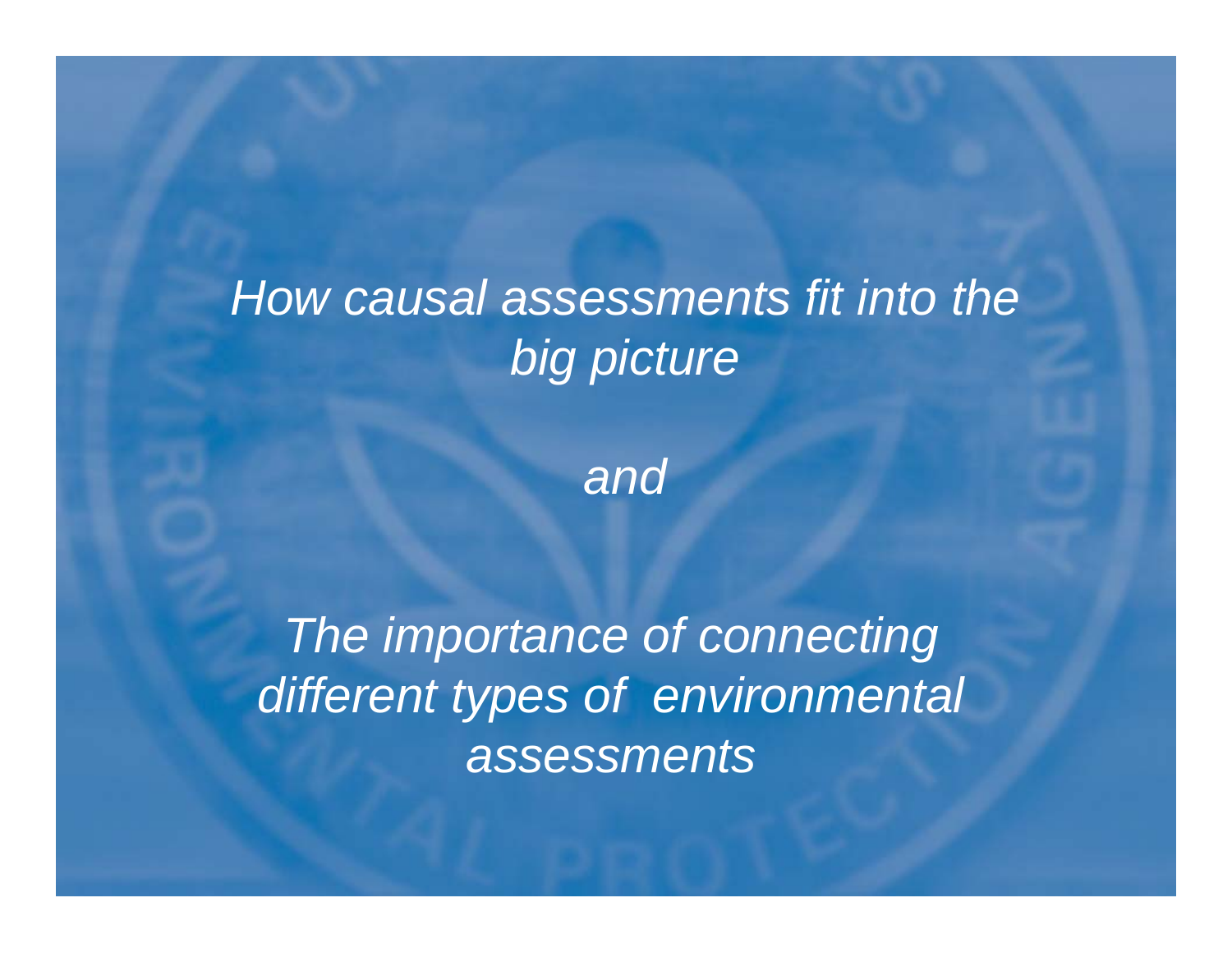## *U.S. EPA CERCLA (Superfund)*

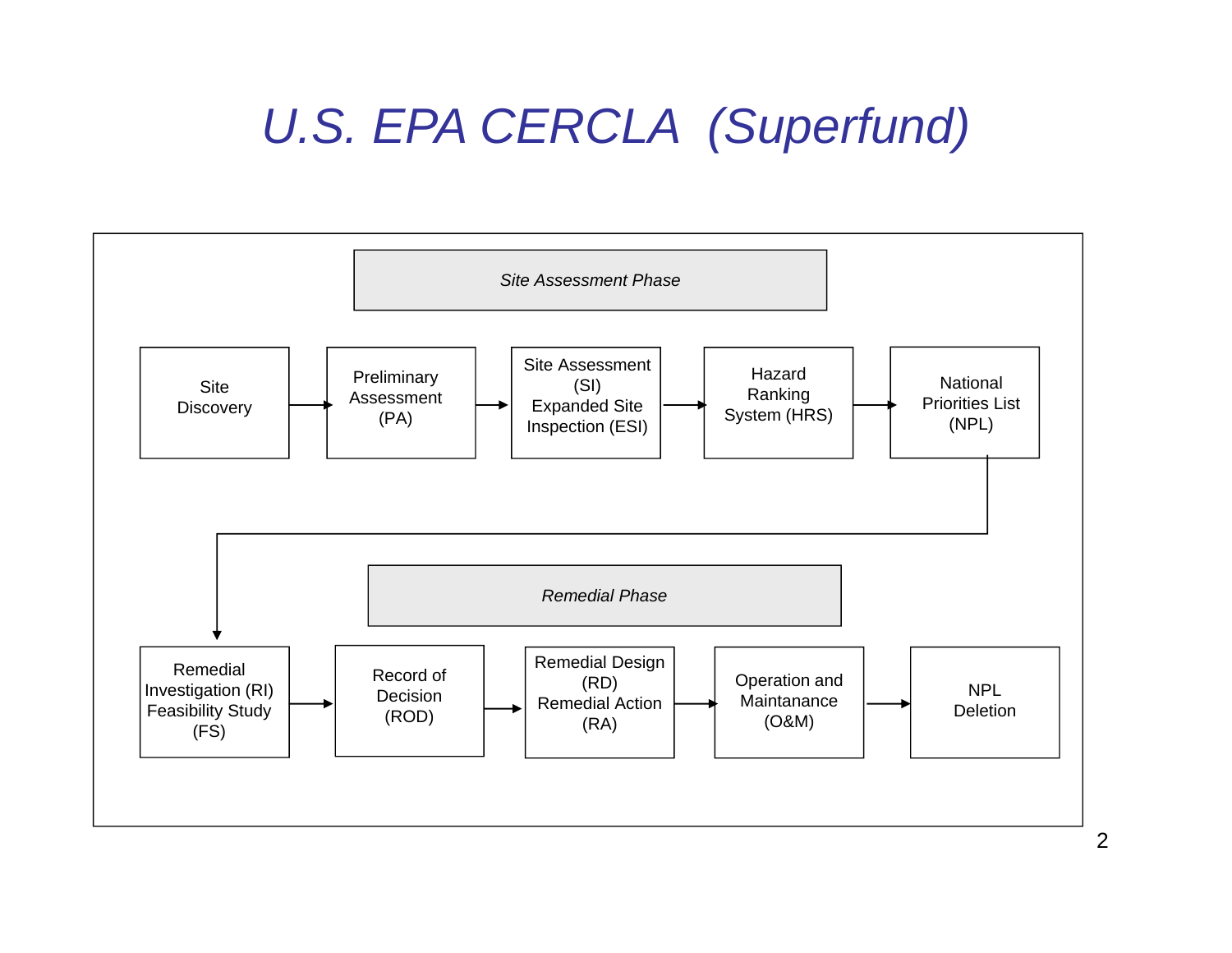## *US EPA TMDL Program*

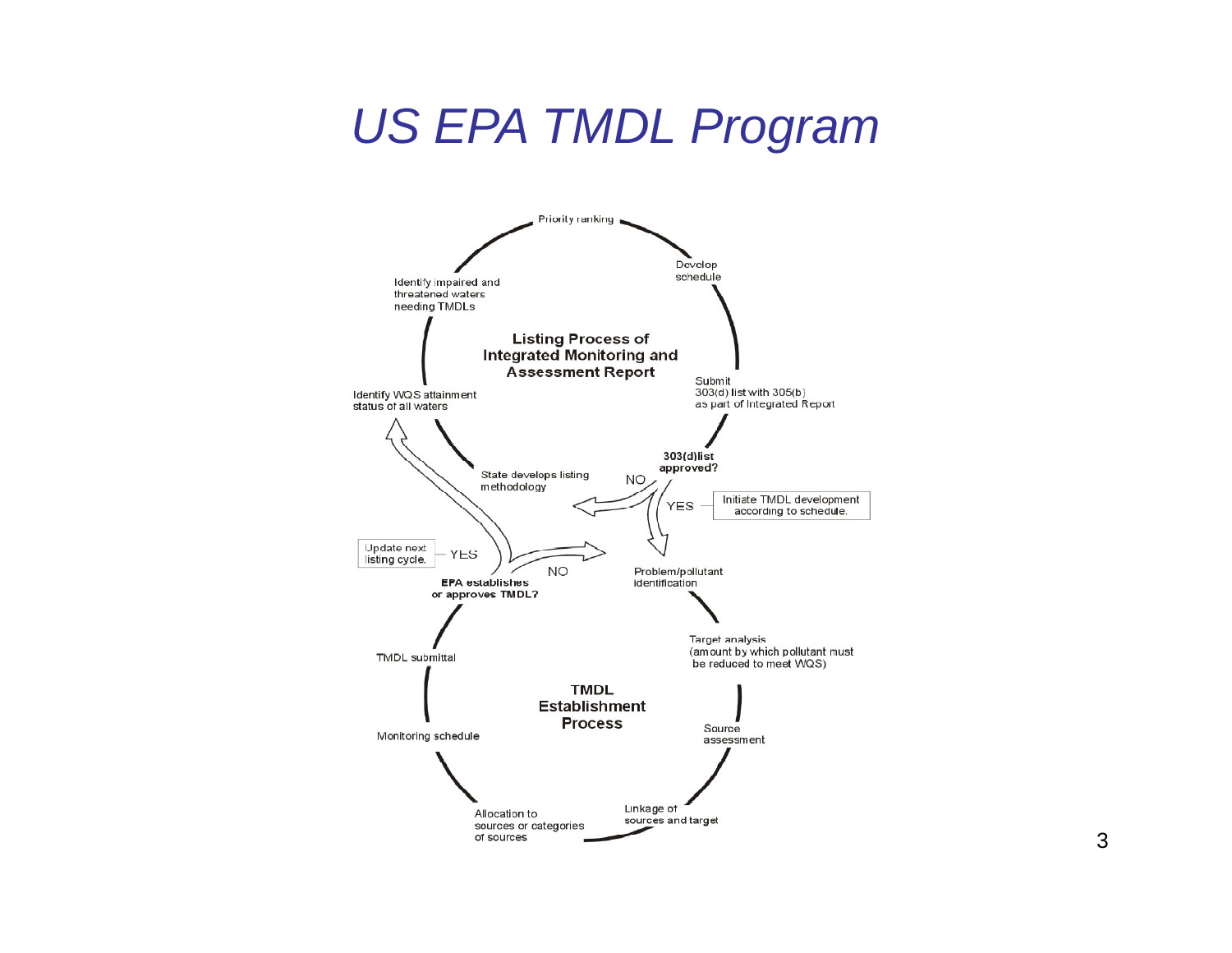## *U. S. EPA 319 Restoration Program*

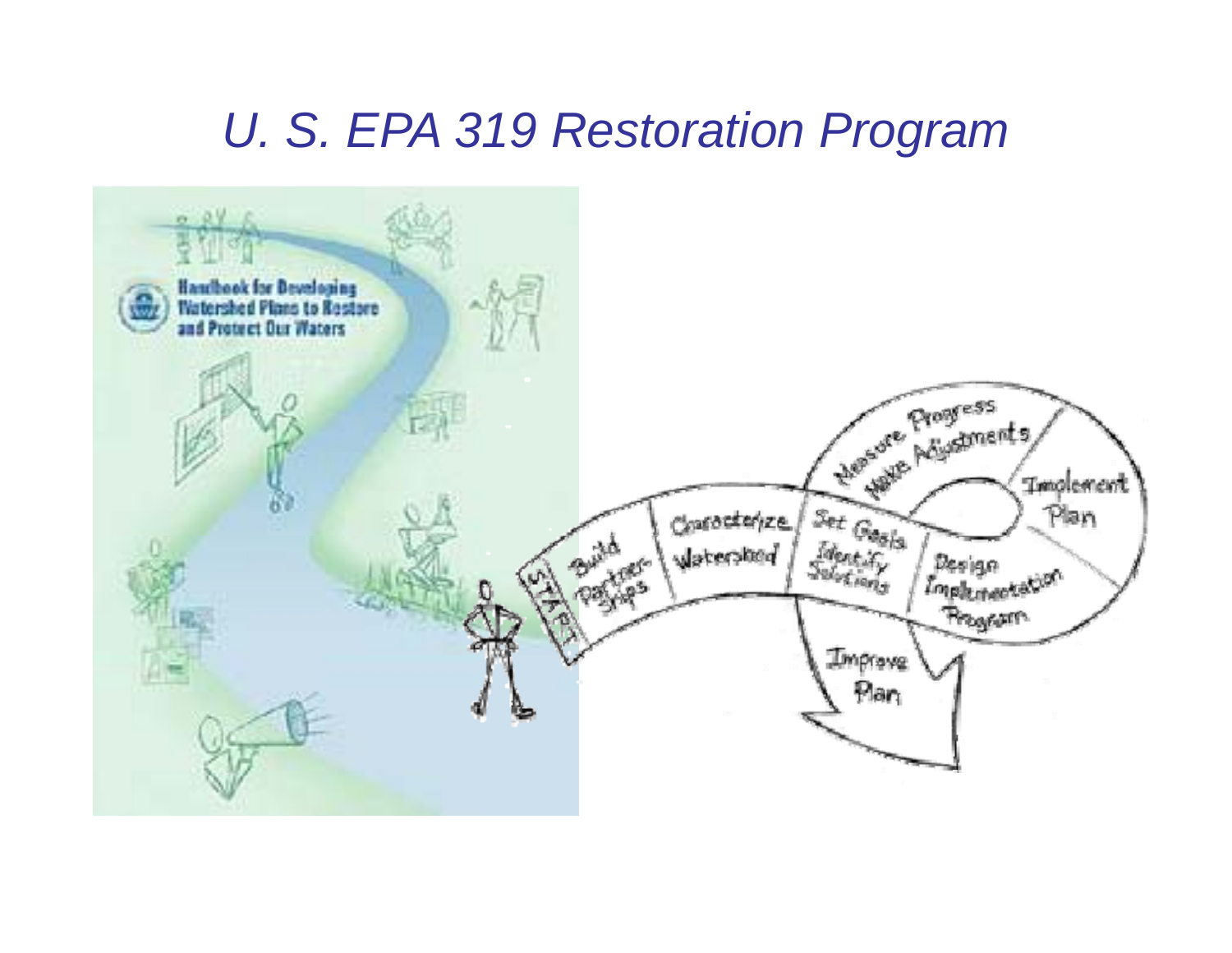

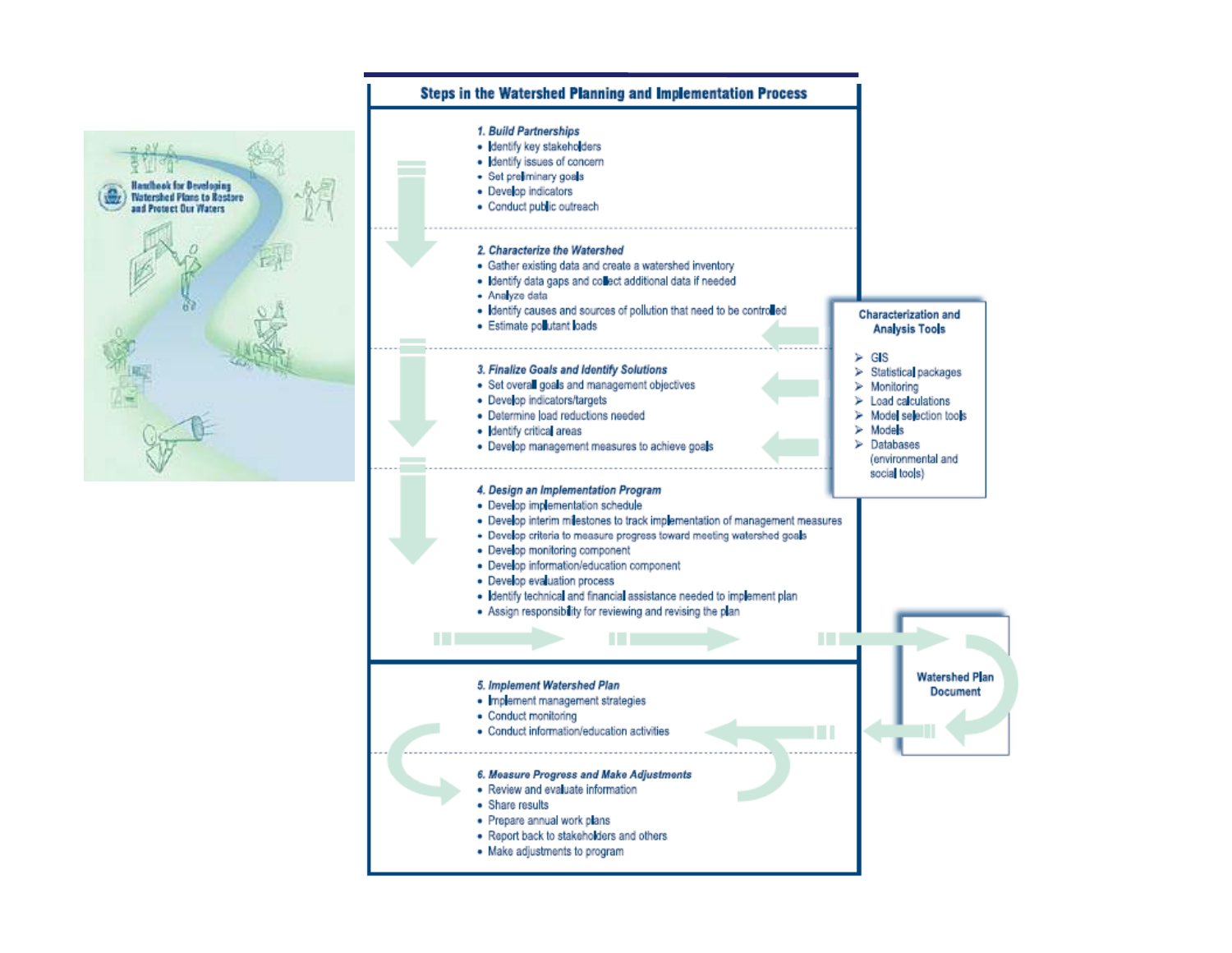## *4 types of assessment*

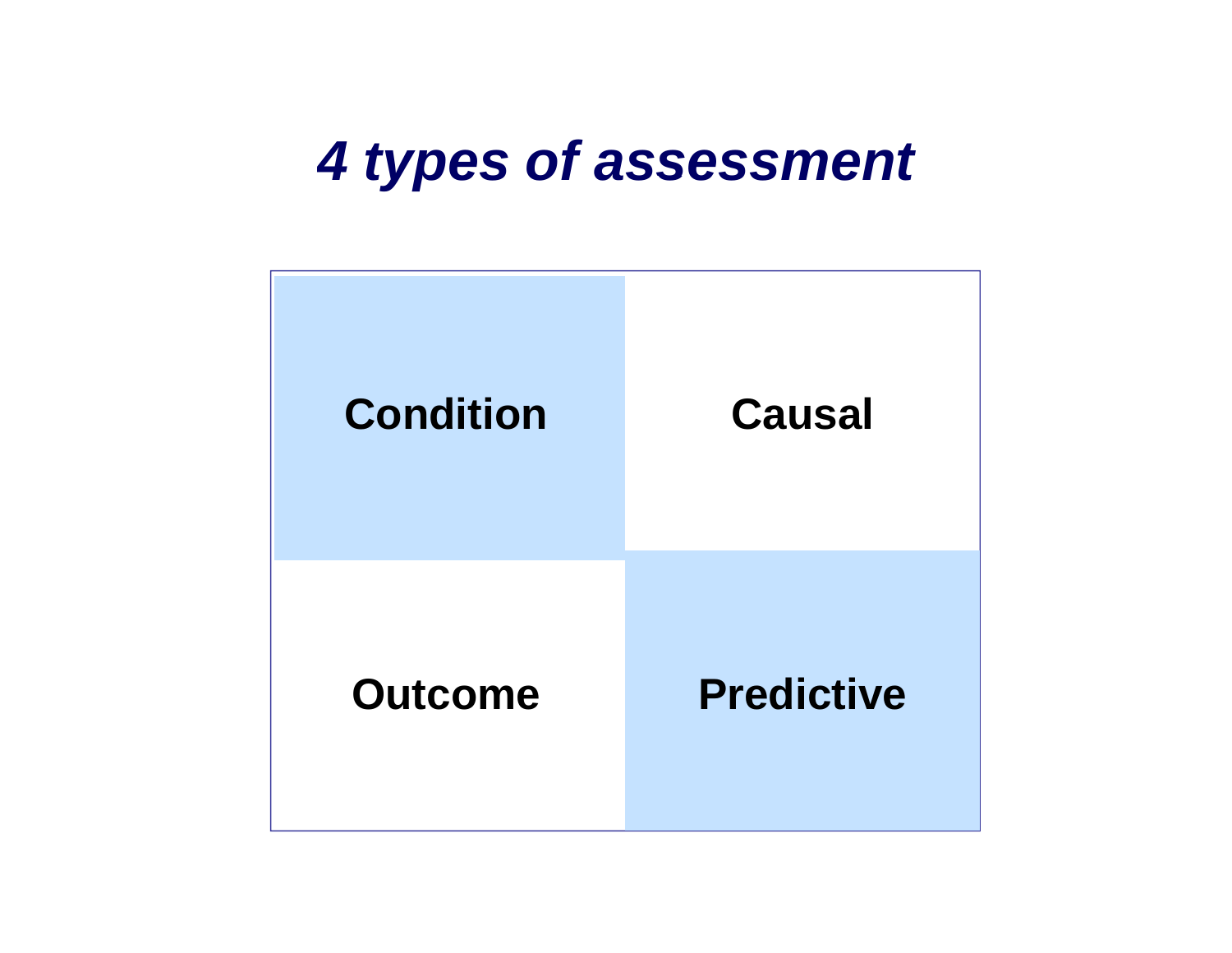## *Problem Detection*

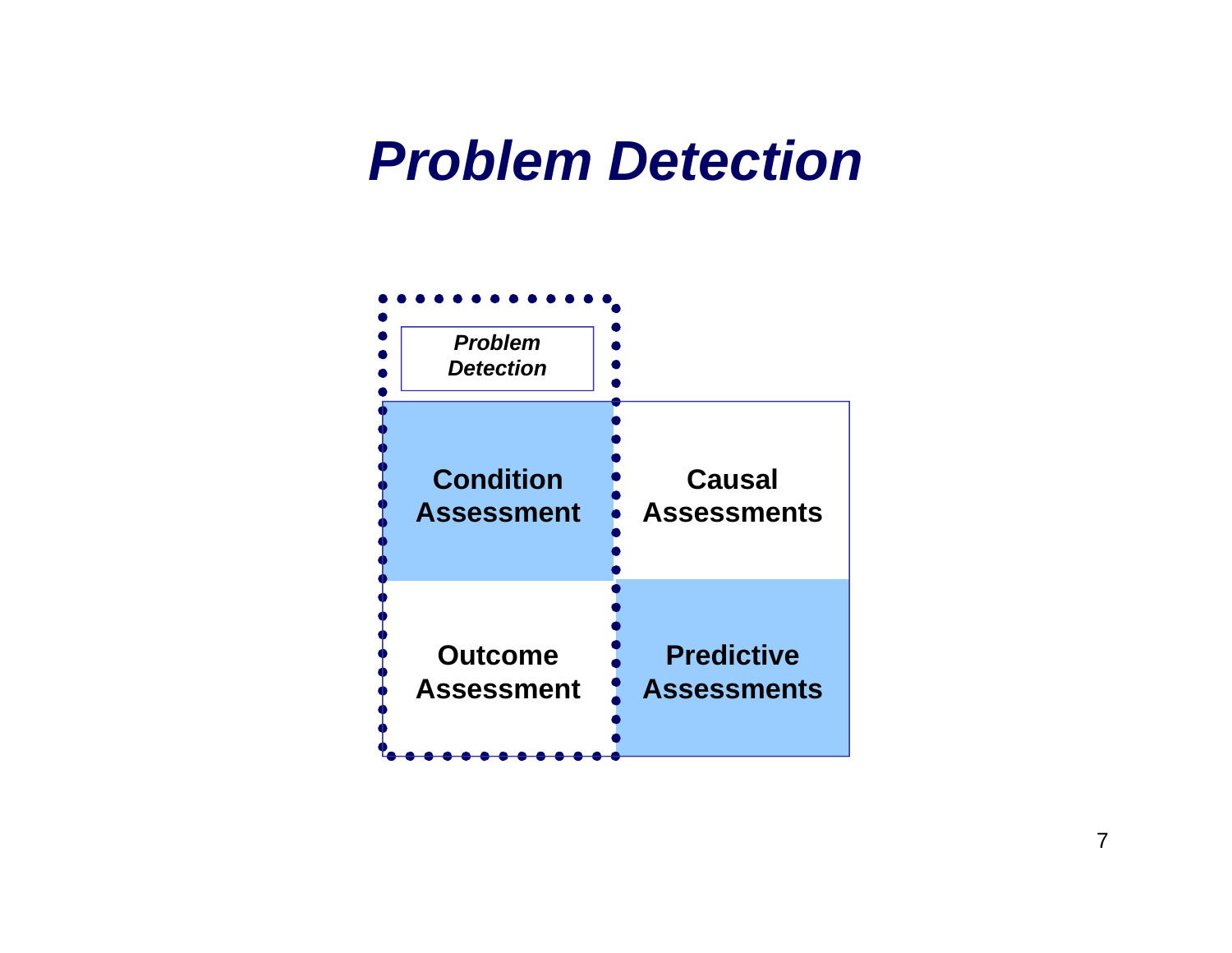## *Problem Resolution*

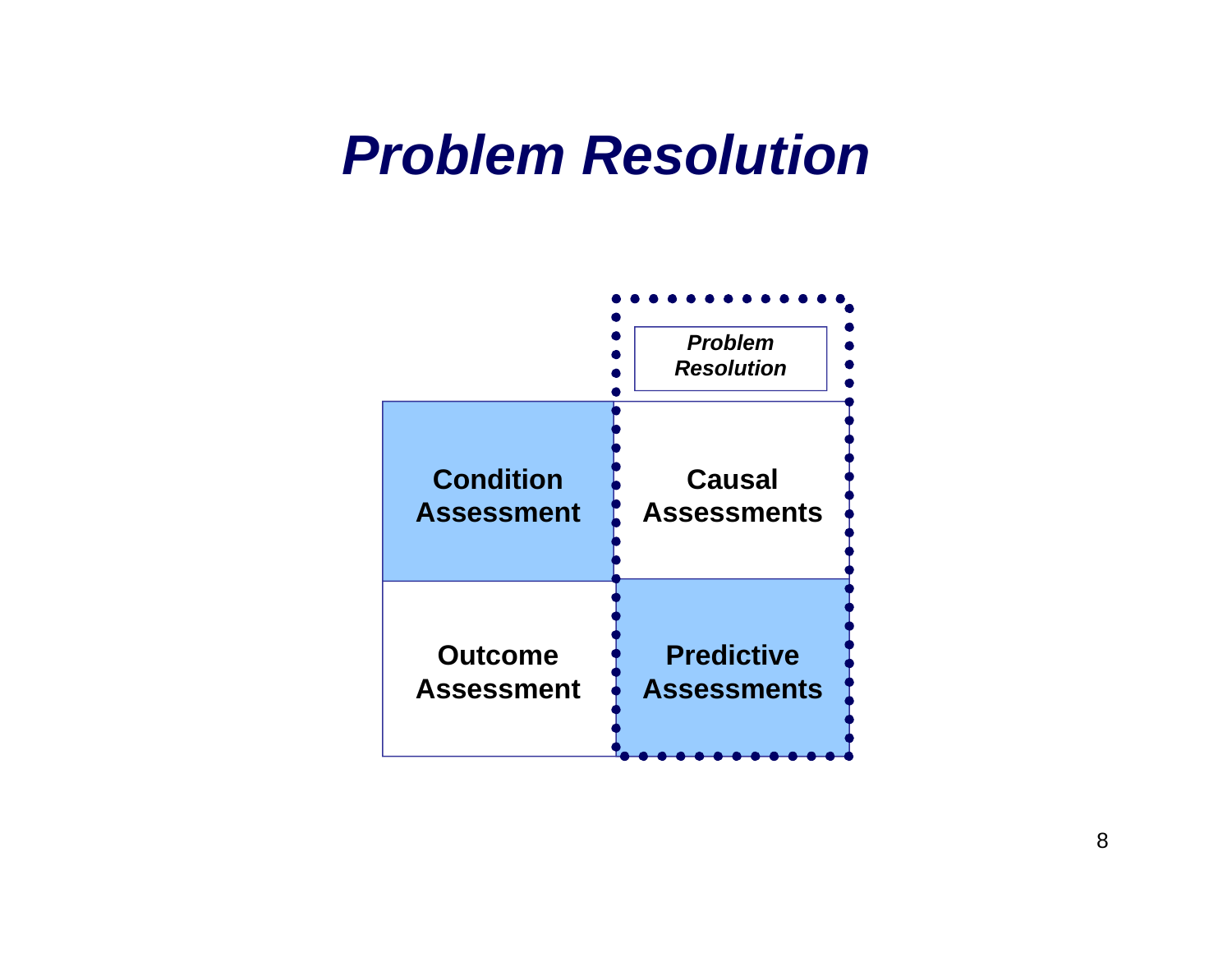

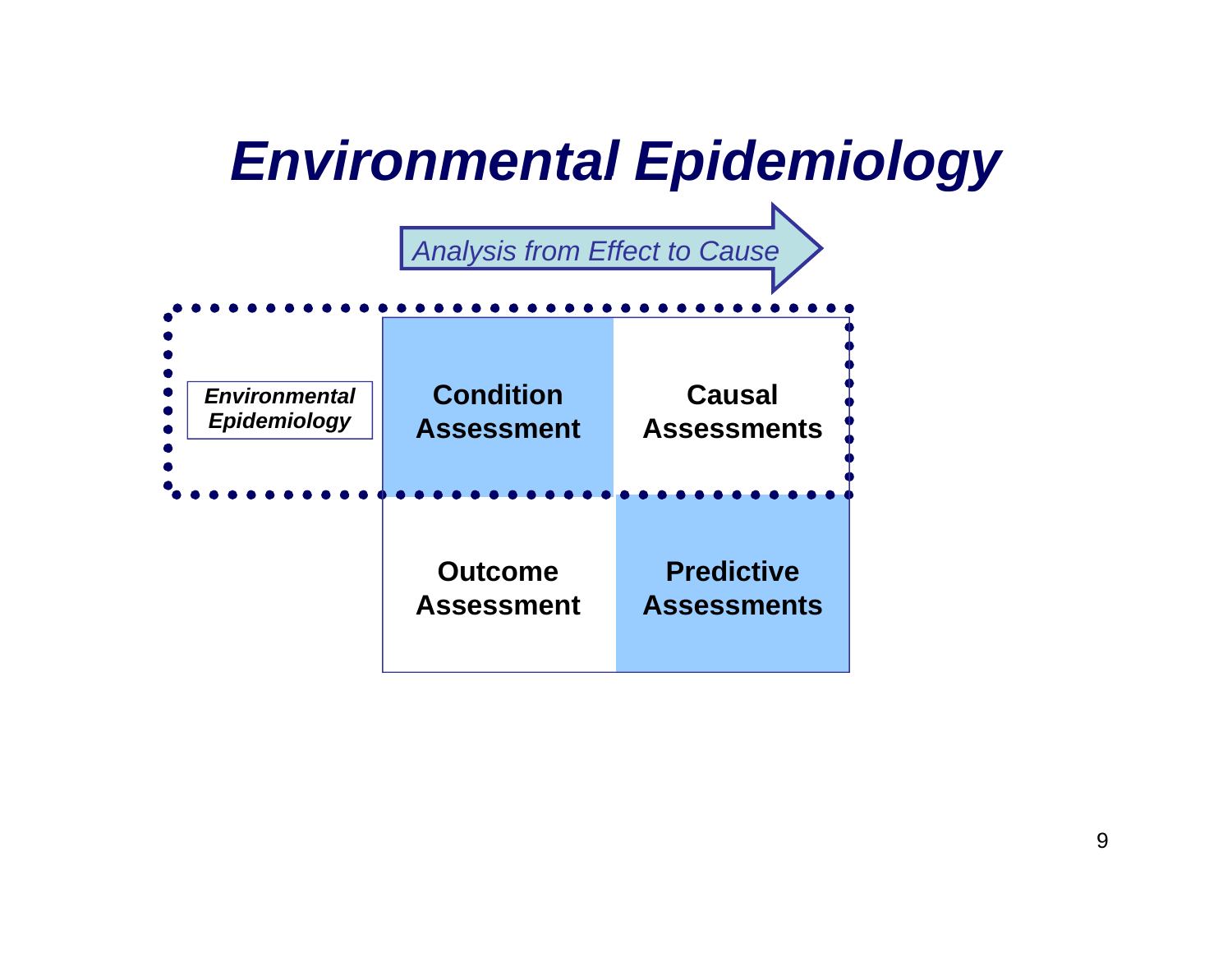## *E i t lM t Environmen ta l Managemen*

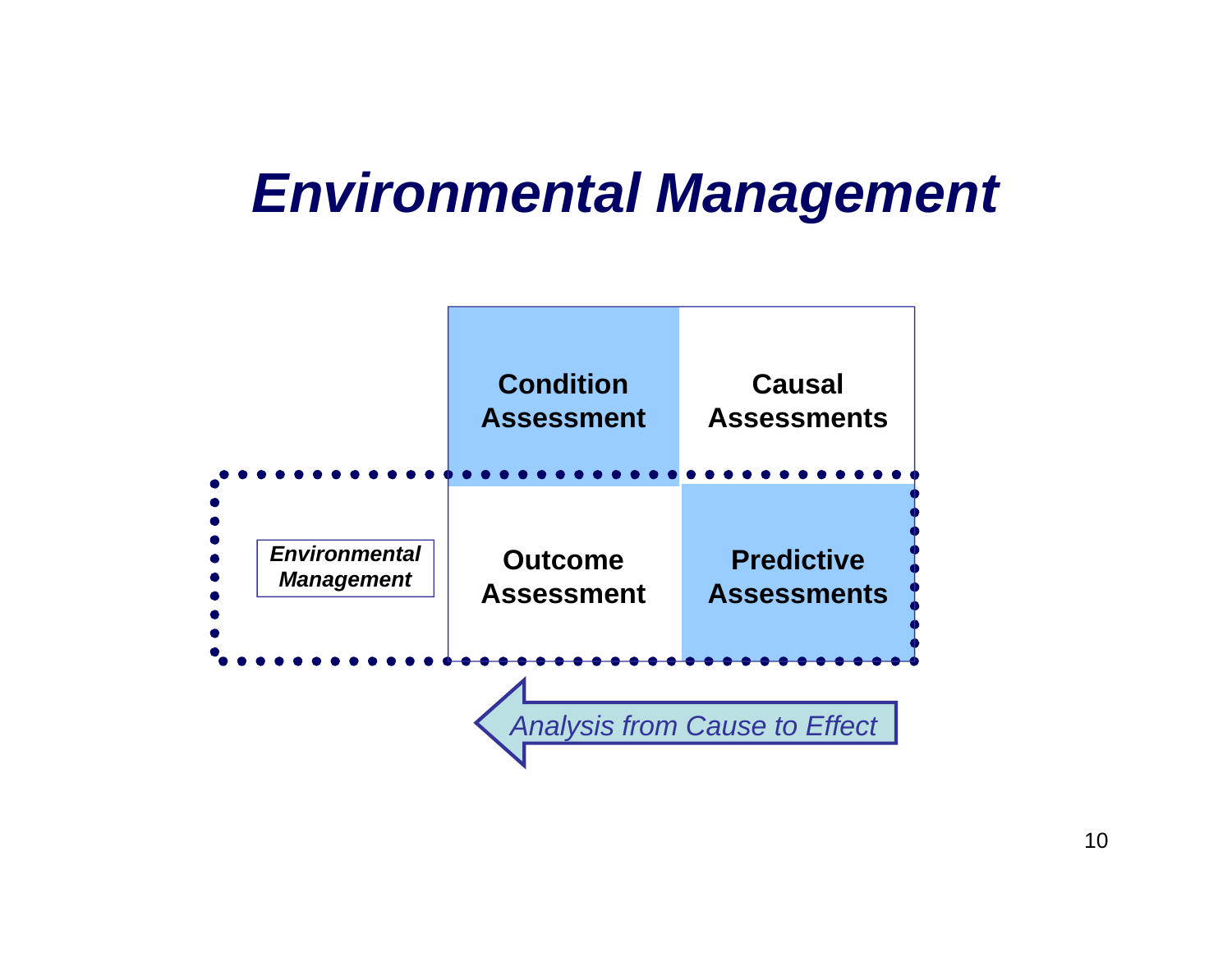# *Environmental Assessment F k ramework*

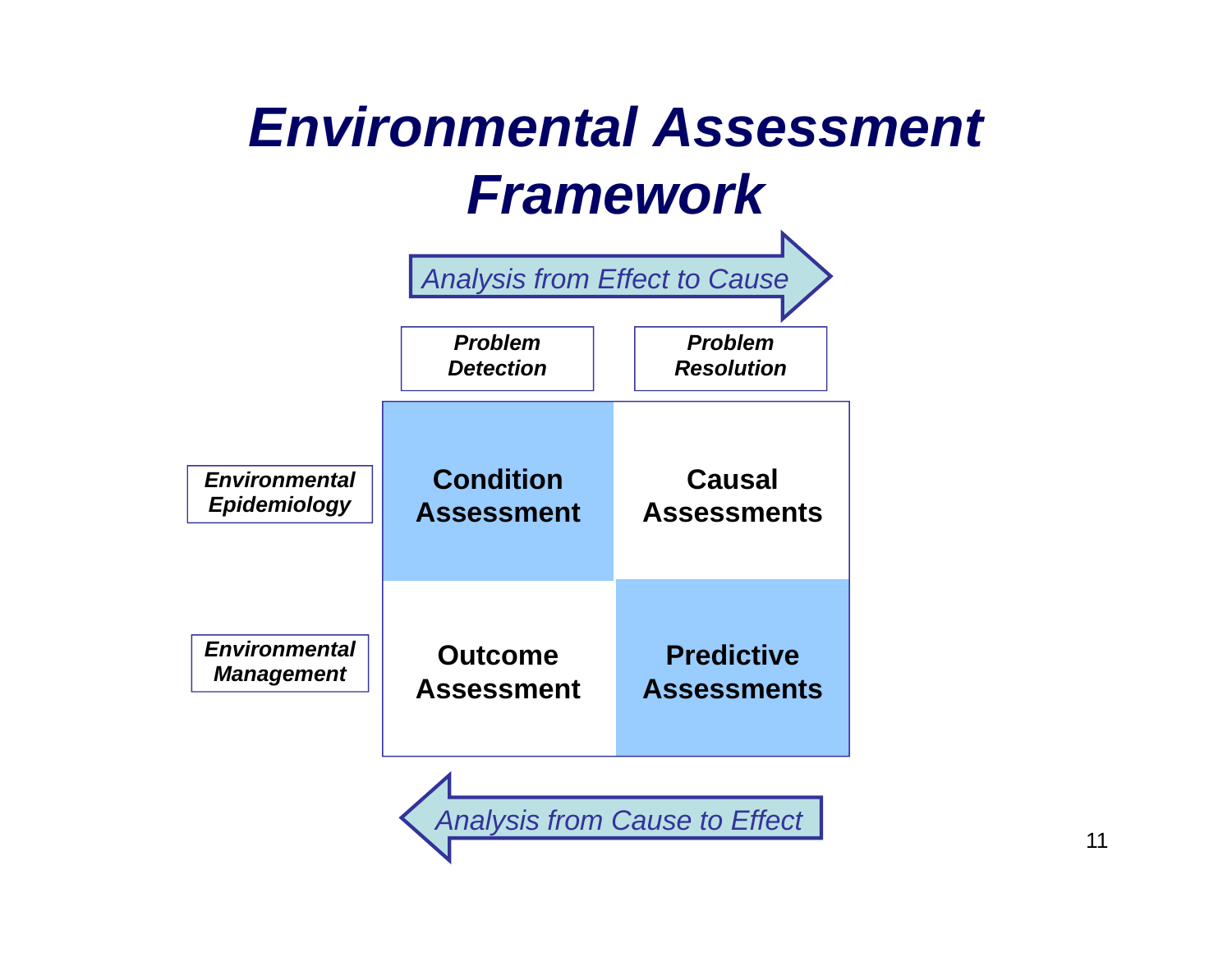# **CERCLA Programs**

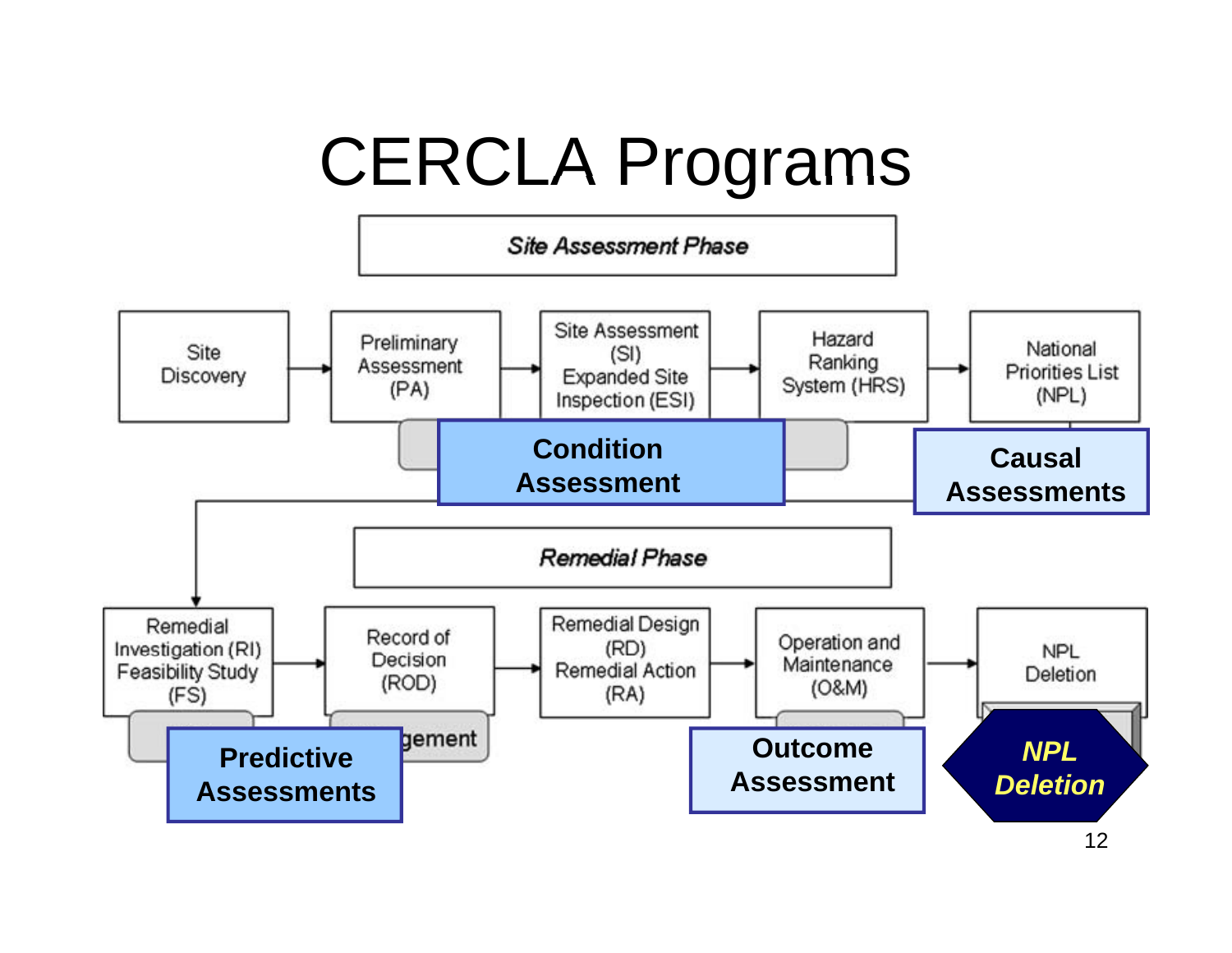#### **Chemical:** Lower Fox River and Green Bay: 40 tons (36 metric tons) of PCBs in the lower Fox River and Green Bay (USEPA 1989).

#### **Biological:**

Deformities observed in piscivorous birds. Assessment put the site on the National Priority List.

#### *Problem Detection*

#### *Condition Assessment*



40 year monitoring program

### *Problem Resolution*

#### *Causal Assessment*

**Cause:** PCBs

*Resolution*

**Source:** Paper mills manufactured carbonfree-copy paper from the 1950s through the 1970s (USFWS 1999).



**Risk:** PCB clean up levels at 1 ppm (WDNR 2003; WDNR and USEPA 2006).

**Management:** Remediation implementation plan recommended a combination of dredging, capping, and other procedures. (WDNR and USEPA 2006).

*Superfund Fox River, Wisconsin*

*Outcome Assessment*

*Predictive Assessment*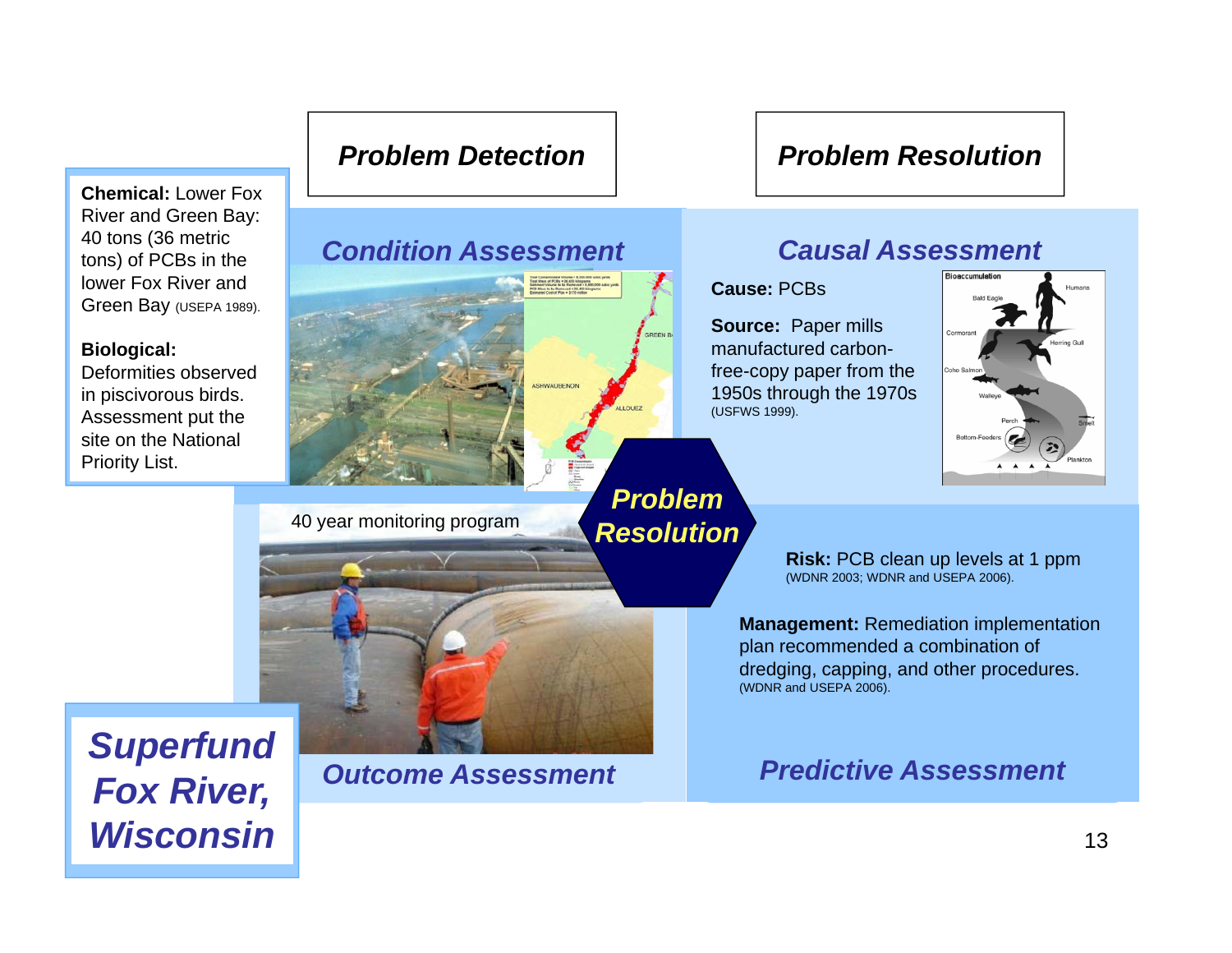

14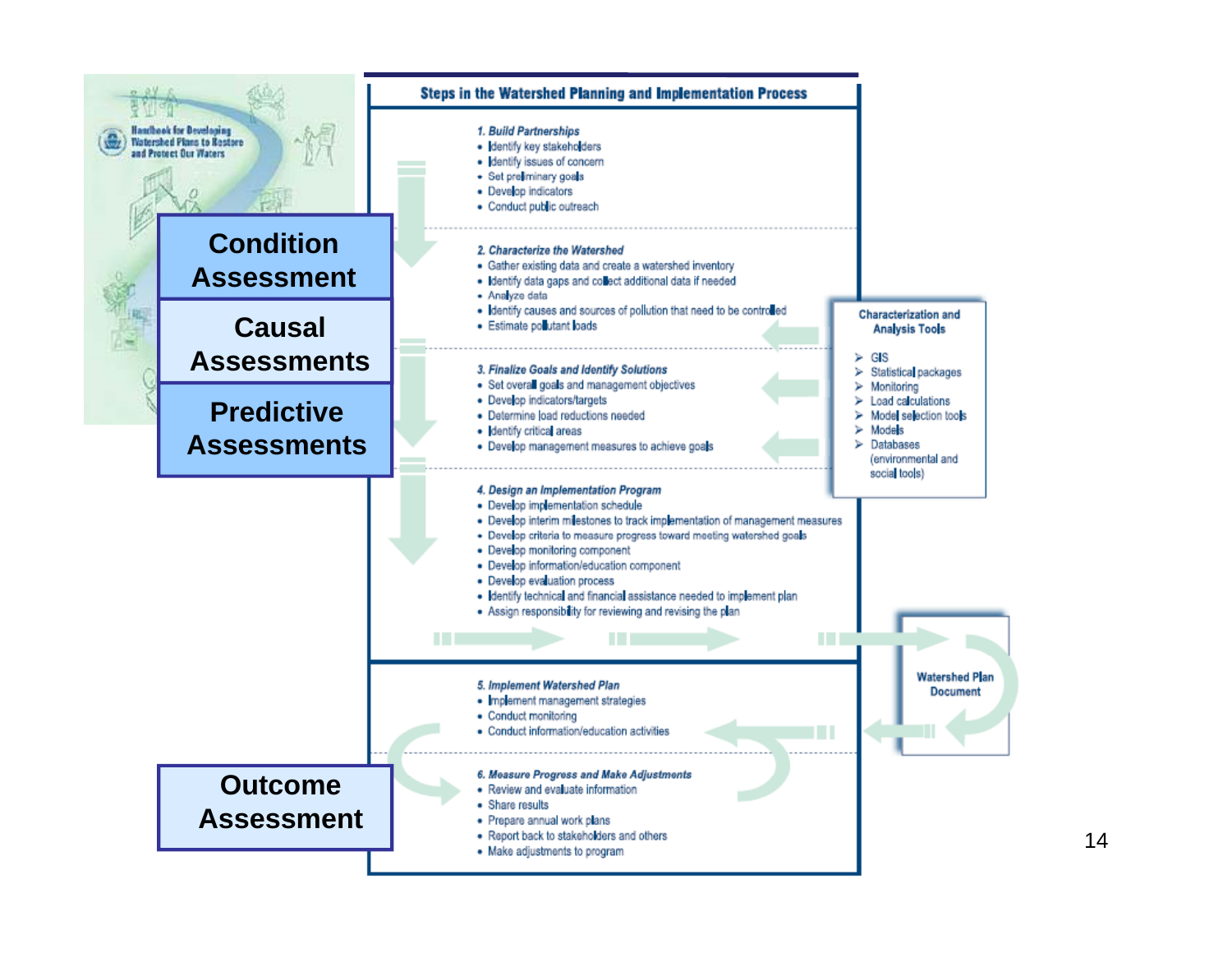## *US EPA TMDL Program*

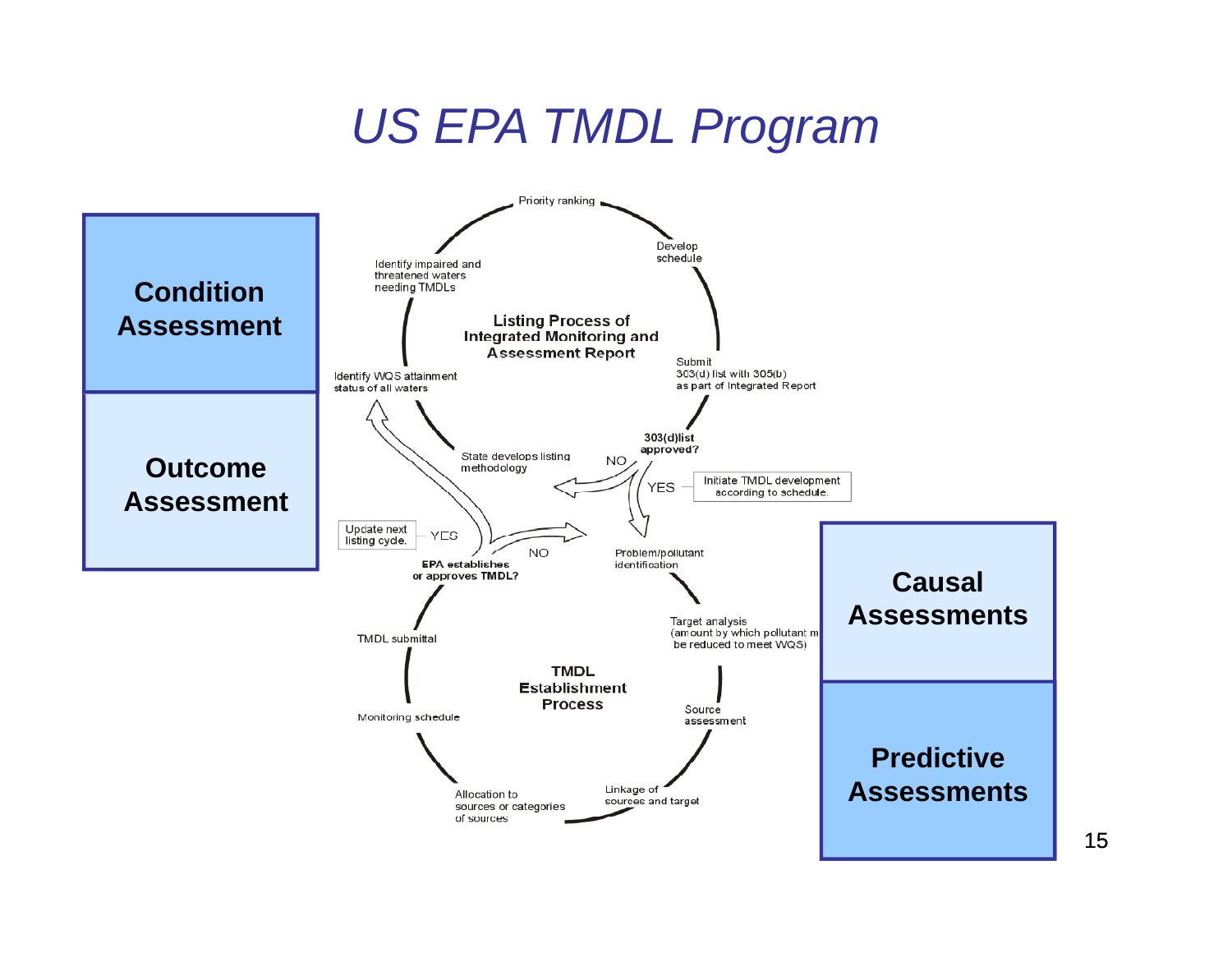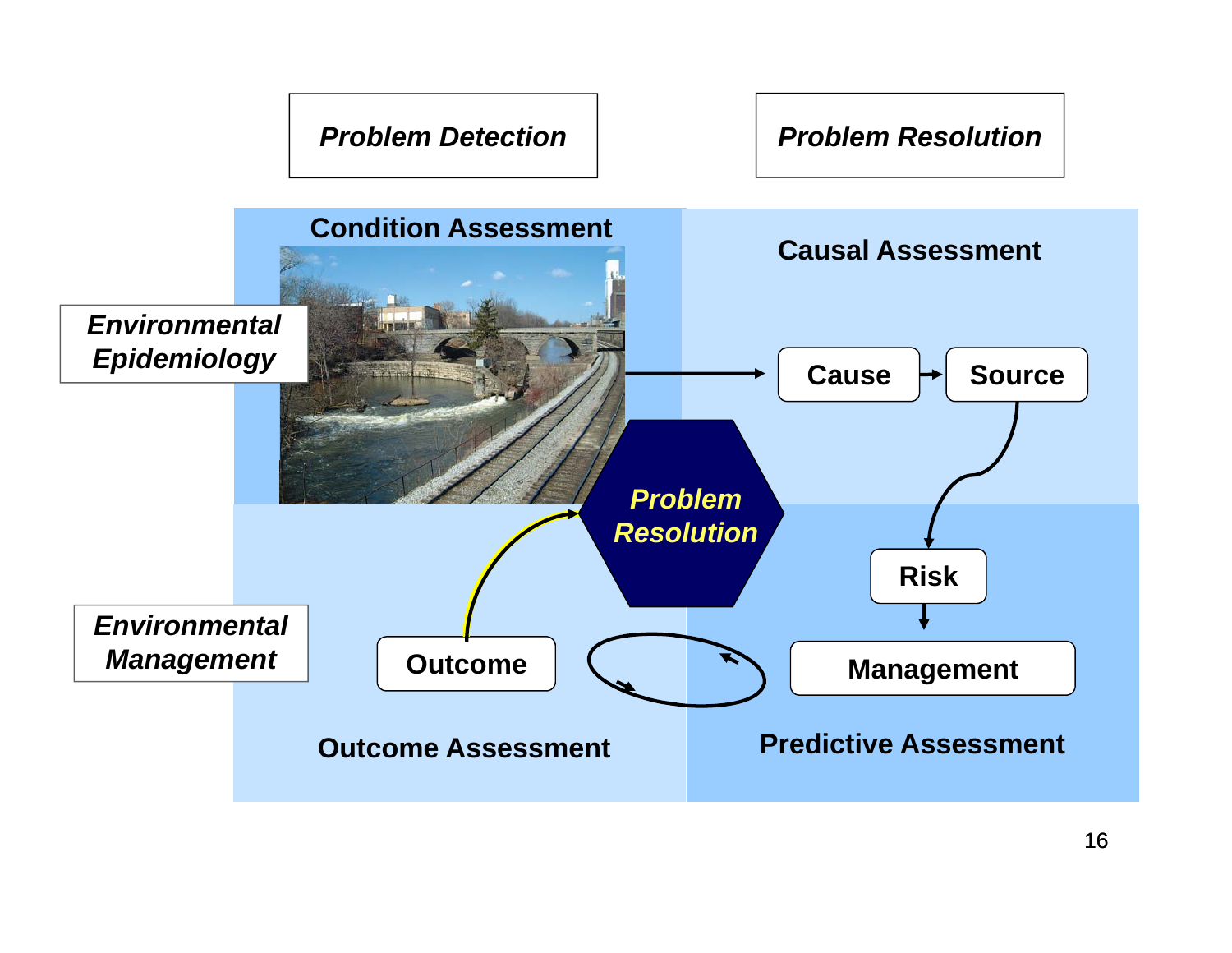### *Problem Detection*

#### *Condition Assessment*

| <b>Dissolved Oxygen</b> | Mean 4mg/L<br>24 hr | Min Range several days<br>0.0 to 3.0mg/L |
|-------------------------|---------------------|------------------------------------------|
| Index                   | Fish                | Habitat                                  |
| Warm Water Criteria     | 40                  | 60                                       |
| <b>Pre-Remediation</b>  | 28.0                | 51.0                                     |

## *Problem Resolution*

#### *Causal Assessment*

**Cause:** Deoxygenated water due to algal and mg/L Min Range several days<br>
0.0 to 3.0mg/L bacterial respiration and lack of re-aeration by<br>
mixing and turbulence. ixing and turbul

> **Sources:** channel modification and nutrient loading from

> > •municipal point sources,  $\bullet$ combined sewer overflows, •septic systems, and •urban runoff.

**Risk:** reducing nutrients was unlikely to improve aquatic life because dams altered flow, aeration and benthic habitat, and they were a physical barrier to fish igrati

**Management**: return to a free-flowing river while preserving the historic character of the area.

*Outcome Assessment*

#### *Predictive Assessment*

| Index                              | Fish | Habitat |
|------------------------------------|------|---------|
| Warm Water<br>Criteria             | 40   | 60      |
| Pre-<br>Remediation                | 28.0 | 51.0    |
| <b>Post-</b><br><b>Remediation</b> | 44   | 79.5    |
|                                    |      |         |

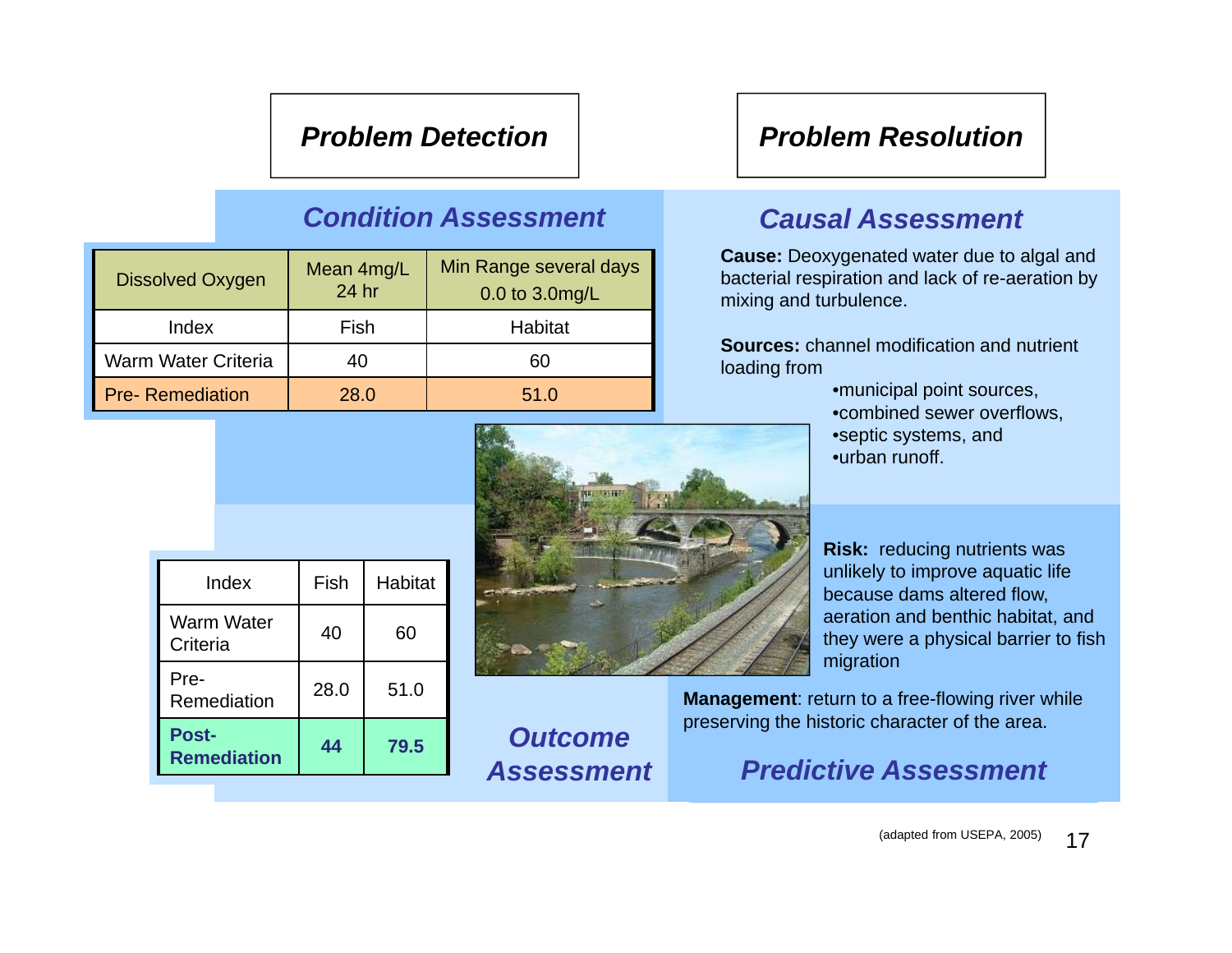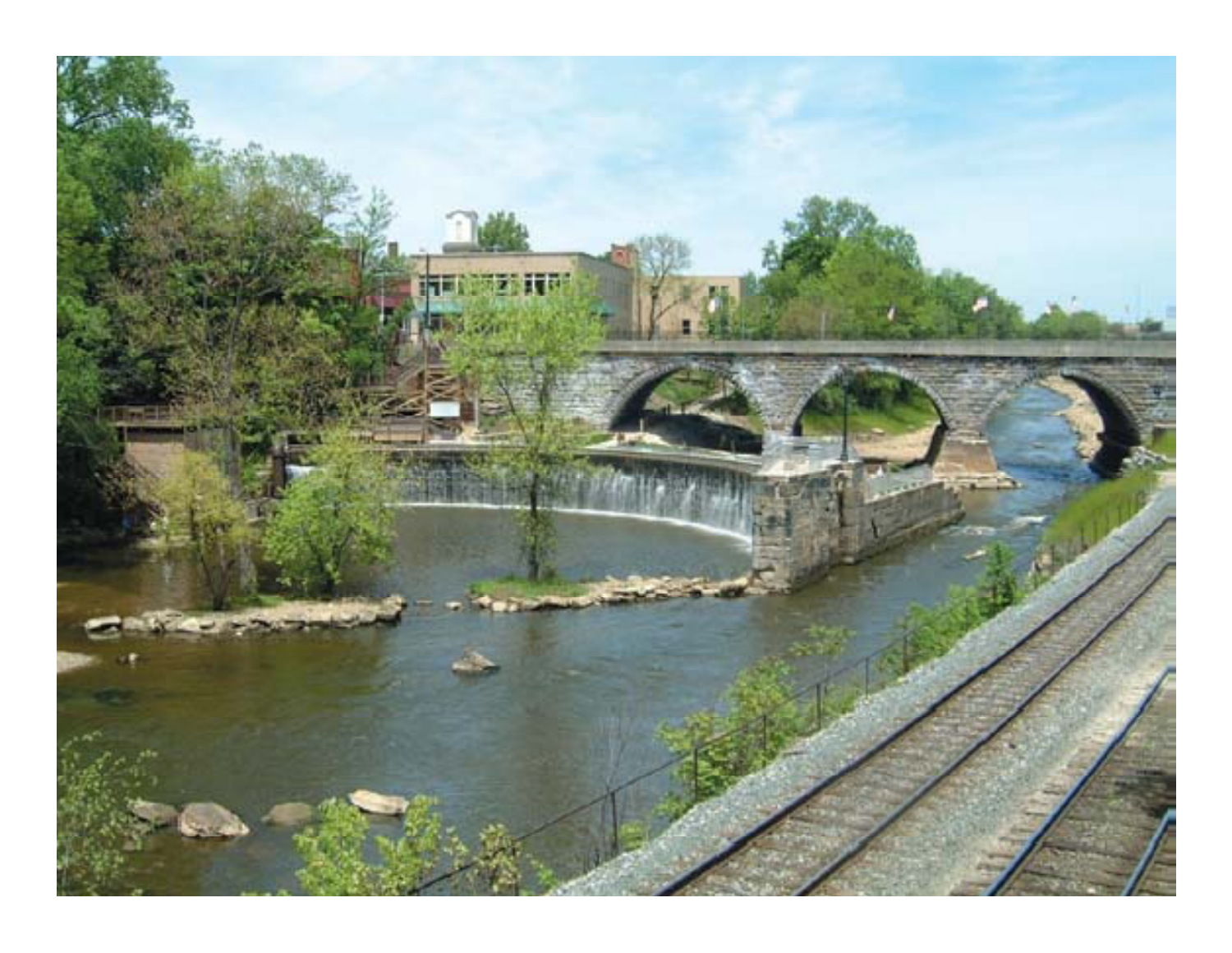

*n*